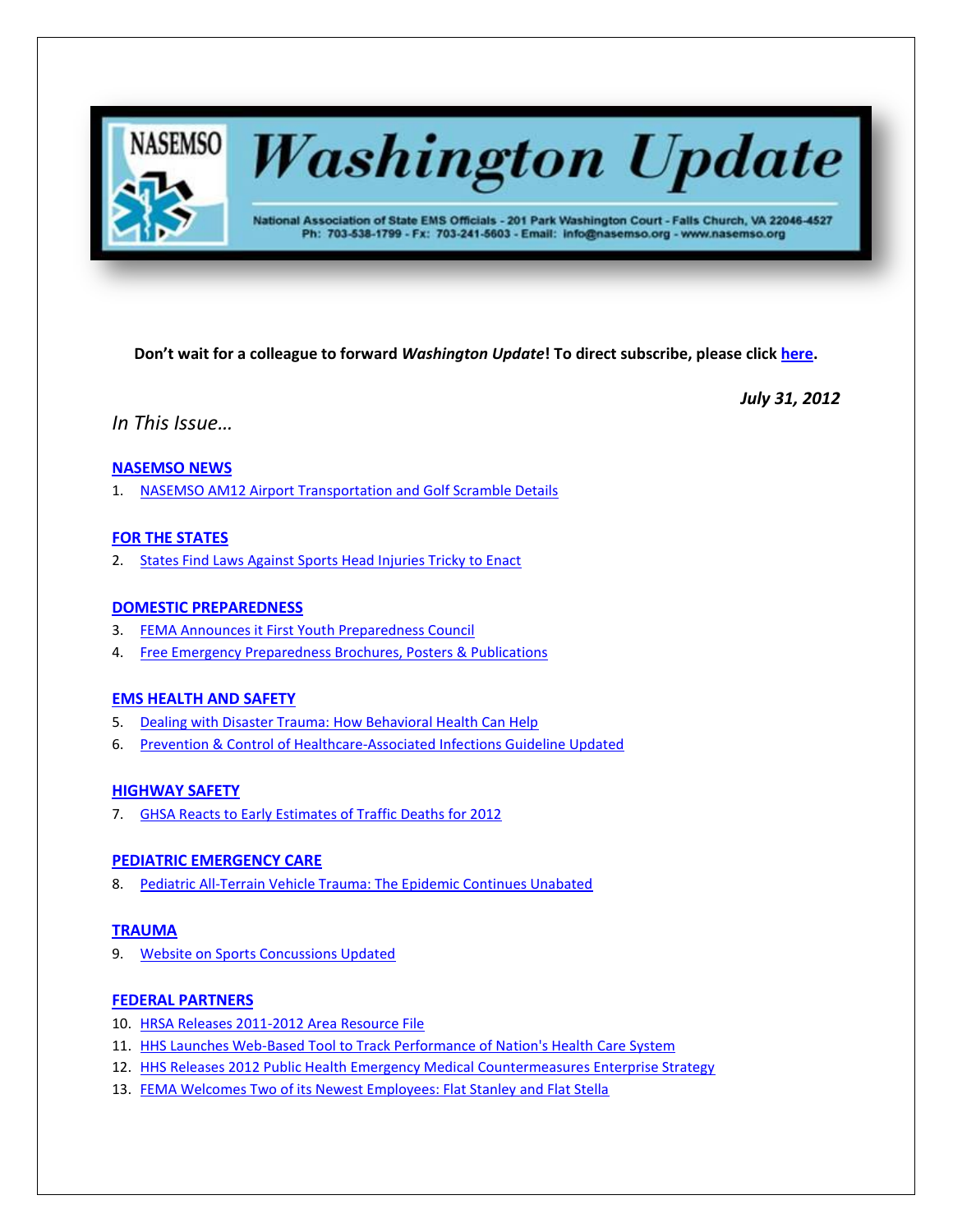## **[INDUSTRY NEWS](#page-4-0)**

- 14. [NIH creates Office of Emergency Care Research](#page-4-1)
- 15. [NAEMSE is Proud to Present Two Courses: EMS Educator and Level III Instructor](#page-4-2)
- 16. [CDC Provides Update on Pertussis Outbreaks and Washington State Epidemic](#page-4-3)

#### **LINKS TO [INTERESTING ABSTRACTS OR WEBCASTS](#page-4-4)**

- 17. [ASTHO to Host Webinar on IOM Crisis of Care Standards](#page-4-5)
- 18. [Value Generation and Health Reform in Emergency Medical Services](#page-5-0)

## **UPCOMING EVENTS**

## **\*\*[\\*STATEWIDE EMS CONFERENCES\\*](#page-5-1)\*\***

**\*\*[\\*National Conferences and Special Meetings\\*](#page-5-2)\*\***

#### <span id="page-1-0"></span>**1. NASEMSO AM12 Airport Transportation and Golf Scramble Details**

The 2012 NASEMSO Annual Meeting is fast approaching and we wanted to make you aware of two new items related to the Annual Meeting:

- **Golf Scramble:** This year NASEMSO will be holding a Golf Scramble courtesy of Air St. Luke's on Sunday, September 23. For those who wish to participate you must register **by August 15** directly with Marc Essary at 417-894-2796; [essarym@slhs.org](mailto:essarym@slhs.org).
- **Transportation:** Our hosts have made arrangements with the Ada County Paramedics who will be providing transportation from the airport to the Grove Hotel to registrants who arrive on Sunday, September 23 from 9:00 am to 3:00 pm. For those arriving before 9:00 am or after 3:00 pm, the Grove Hotel also offers complimentary shuttle service for its guests to and from the airport. To access their services from the airport use the "Grove Hotel" phone located on the wall to the right of the baggage claim area. The shuttle will arrive within 5-10 minutes – see attached flyer for details

**Reminder:** On Sunday, September 23 from 10:00 am – 6:00 pm we will be also offering the Leadership Skills Program, an 8-hour seminar designed for newer state officials (medical directors, trauma managers, data managers, pediatric care managers, education/ licensing professionals and state directors) but experienced ones are also encouraged to attend. A small fee (\$55) is necessary now that the popular class is not supported by grant funding. For details go to [www.nasemso.org](http://www.nasemso.org/) for a draft program and check the "Sunday Leadership Skills" box on your registration form to secure your participation. We look forward to seeing you in Boise!

#### <span id="page-1-2"></span><span id="page-1-1"></span>**2. States Find Laws Against Sports Head Injuries Tricky to Enact**

Everyone wants to reduce the number of head injuries suffered by young athletes. But deciding just how to do that is more complicated than it might seem. Click [here](http://www.pewstates.org/projects/stateline/headlines/states-find-laws-against-sports-head-injuries-tricky-to-enact-85899405995) to read more.

#### <span id="page-1-4"></span><span id="page-1-3"></span>**3. FEMA Announces it First Youth Preparedness Council**

FEMA announced the formation of its first Youth Preparedness Council. The Council supports FEMA's continued commitment to involving the whole community in preparedness related activities. Additionally, it represents a unique opportunity for a select group of 13 young leaders to serve on a highly distinguished national council and to voice their opinions, experiences, ideas and solutions to help strengthen the nation's resiliency for all types of disasters. Nominated by individuals who can attest to their preparedness activities, Council members demonstrate a willingness to represent the youth perspective on emergency preparedness and to share preparedness information from Council discussions with their communities. For more information...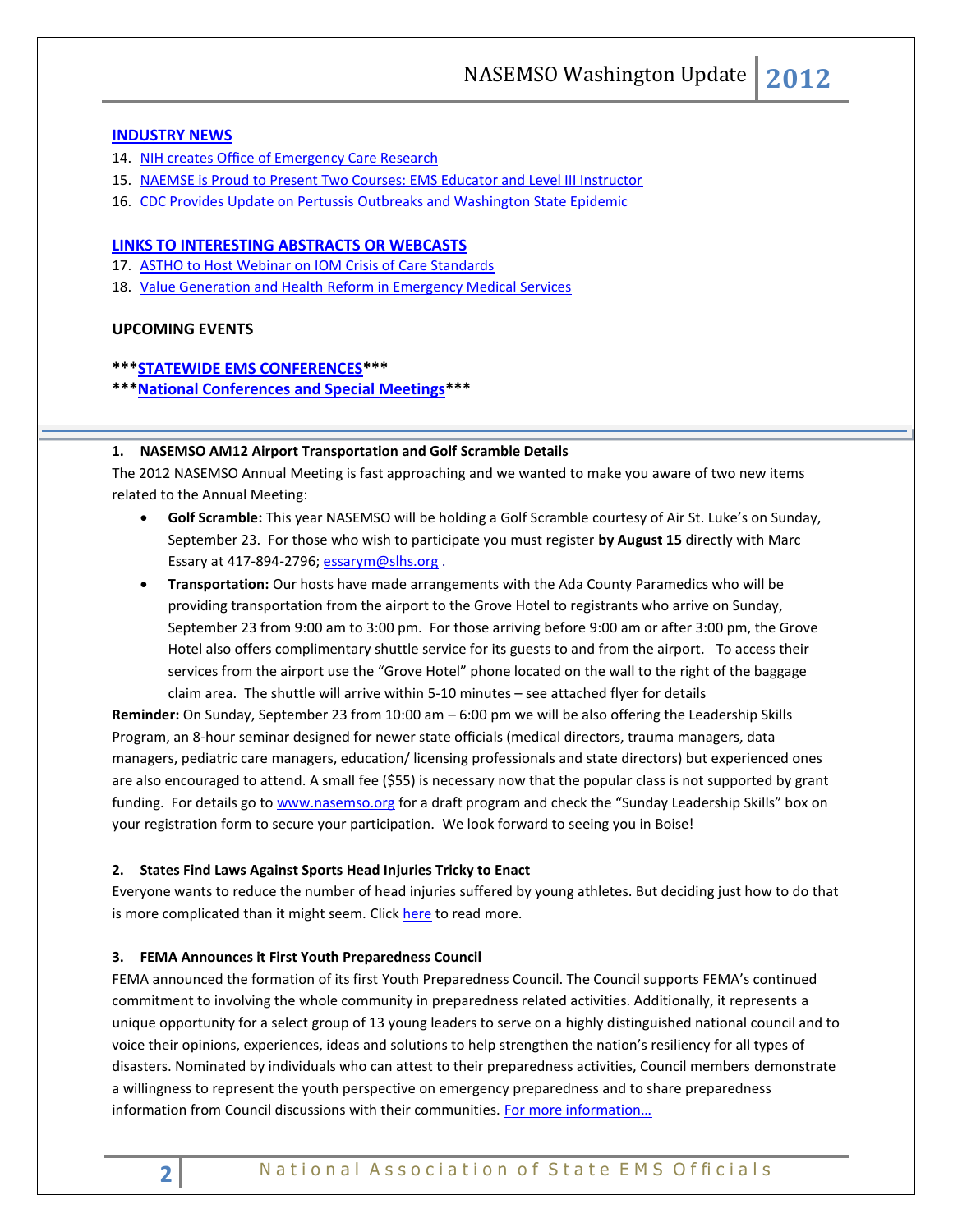## <span id="page-2-0"></span>**4. Free Emergency Preparedness Brochures, Posters & Publications**

September is fast approaching! With that in mind, we suggest you place orders for events during National Preparedness Month as soon as possible. The shipment of publications and brochures from the FEMA distribution warehouse usually takes four to six weeks, with standard shipping. An order placed today should arrive around the end of August. These materials will be great resources for Citizen Corps Councils, partners and affiliates to distribute at events or in their communities! You can find the Ready order form [here.](http://www.ready.gov/sites/default/files/Ready_OrderForm_June2012.pdf) Or contact the FEMA Distribution Warehouse directly at 1-800-480-2520 to place an order.

## <span id="page-2-2"></span><span id="page-2-1"></span>**5. Dealing with Disaster Trauma: How Behavioral Health Can Help**

Traumatic events have a significant impact on the individuals directly involved, their families and friends and the larger community surrounding the location where the event took place. The extent of the impact will depend on several factors including: how close the person was to the event; if the person has experienced previous trauma; the seriousness of the injury; loss of someone close; and the perception of the person involved, about the experience. A person's perception is a critical factor in how much of an impact the experience has on them. Everyone reacts differently to the same event. The first responders are also at risk for adverse reactions; it is important to ensure that they have information and easily accessible and confidential resources available to them as well. Behavioral health organizations can educate the community about mental illness and offer support and resources to those in need through [Mental Health First Aid.](http://www.mentalhealthfirstaid.org/cs/) For more resources, you can review SAMHSA Tip [Sheets](http://www.samhsa.gov/dtac/resources.asp) o[r SAMHSA Disaster Technical Assistance Center.](http://www.samhsa.gov/dtac/resources.asp)

## <span id="page-2-3"></span>**6. Prevention & Control of Healthcare-Associated Infections Guideline Updated**

This document provides guidelines on the prevention and control of healthcare-associated infections in primary and community care. The target populations are:

- All adults and children receiving healthcare where standard infection control precautions apply in primary and community care
- Healthcare professionals, family members and carers who provide healthcare in primary and community settings

## <span id="page-2-4"></span>[For more information…](http://guideline.gov/content.aspx?f=rss&id=36680)

## <span id="page-2-5"></span>**7. GHSA Reacts to Early Estimates of Traffic Deaths for 2012**

The National Highway Traffic Safety Administration (NHTSA) released an early estimate of traffic deaths for the first quarter of 2012. The agency estimates that deaths increased 13.5 percent during that period. The Governors Highway Safety Association (GHSA) is disappointed in the news but not particularly surprised. As NHTSA notes, unprecedented gains have been made since 2006 in reducing traffic deaths. So, from that low baseline, an increase is not unexpected. While it is too early to draw conclusions about the data and the reasons for the increase, the strengthening economy and the warm winter may be factors. Any increase in traffic deaths is unacceptable and we remain absolutely committed to working with our partners at NHTSA and across the country to keep the roadways safe. Fortunately, the recently enacted highway bill gives states the resources to fund proven programs that save lives. As the news from NHTSA reminds us, these programs remain critically important. To download the Early Estimate of Motor Vehicle Traffic Fatalities for the First Quarter (January-March) of 2012, click [here.](file:///C:/Users/Owner/AppData/Local/Microsoft/Windows/Temporary%20Internet%20Files/Content.Outlook/2BEFZJMR/www-nrd.nhtsa.dot.gov/Pubs/811642.pdf)

#### <span id="page-2-7"></span><span id="page-2-6"></span>**8. Pediatric All-Terrain Vehicle Trauma: The Epidemic Continues Unabated**

A [study](http://click.bsftransmit1.com/ClickThru.aspx?pubids=8731%7c1649%7c445%7c497&digest=bzJMmeR5JK5LaxRcSjlMng&sysid=1) published in *Pediatric Emergency Care* aimed to: (1) examine the epidemiology of all-terrain vehicle (ATV) injuries in Arizona with emphasis on pediatric injuries, and (2) compare ATV injuries to those associated with motorcycle (MCC) and motor vehicle crashes (MVC). The trauma registry of a level 1 trauma center was used to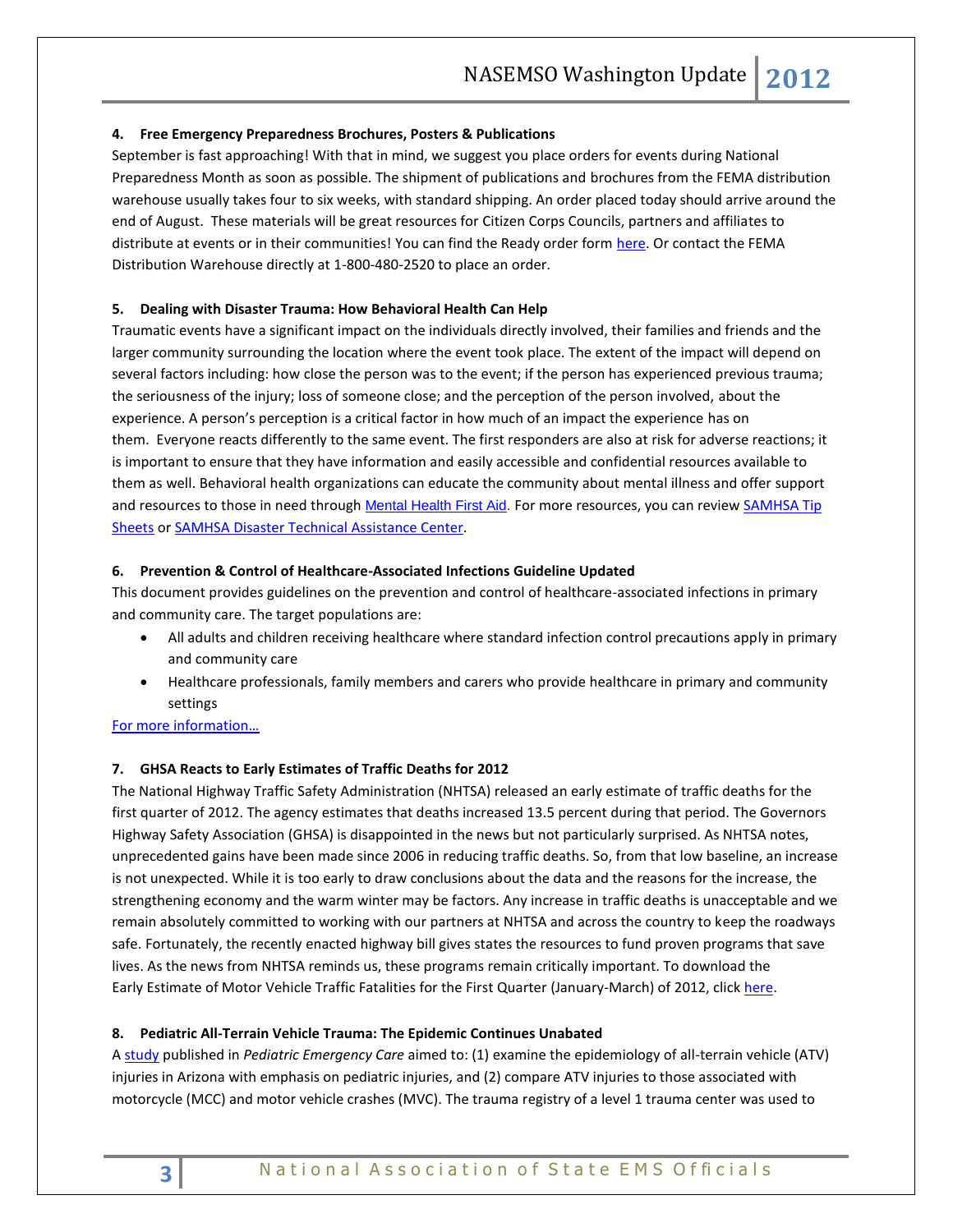identify all ATV crashes during a 5-year period (2004-2008) in patients younger than 16 years. A total of 250 pediatric ATV crashes were observed, rising from 29 in 2004 to 53 in 2008. ATV-related crashes were at least 30 times more likely than MVCs and almost 20 times more likely than MCCs. The study concluded ATV-related crashes have increased and have become a significant source of injury. More public education and awareness of the dangers associated with ATV is needed.

## <span id="page-3-1"></span><span id="page-3-0"></span>**9. Website on Sports Concussions Updated**

The websit[e SportsConcussions.org,](http://click.bsftransmit1.com/ClickThru.aspx?pubids=8731%7c1666%7c445%7c497&digest=3%2bICElMXoc94r1OcmWN%2b2Q&sysid=1) founded in 2008, has been updated. This website includes information on research, policies, and medical publications available on concussions and sports-related injuries. A weekly newsletter that highlights concussion-related news, medical breakthroughs, and legal issues, as well as a Q&A is also available. To subscribe to the newsletter, access the SportsConcussions.org website and click on "Join Our Newsletter."

## <span id="page-3-3"></span><span id="page-3-2"></span>**10. HRSA Releases 2011-2012 Area Resource File**

The Health Resources and Services Administration (HRSA) released the 2011-2012 [Area Resource File \(ARF\).](http://www.arf.hrsa.gov/index.htm) The ARF is a searchable database with more than 6,000 variables for each of the nation's counties. ARF includes information on health facilities, health professions, measures of resource scarcity, health status, economic activity, health training programs, and socioeconomic and environmental characteristics. The basic file contains geographic codes and descriptors that can be linked to many other files to aggregate counties into various geographic groupings.

#### <span id="page-3-4"></span>**11. HHS Launches Web-Based Tool to Track Performance of Nation's Health Care System**

The Department of Health and Human Services (HHS) has developed a new web-based tool, the Health System [Measurement Project,](https://healthmeasures.aspe.hhs.gov/) which will allow policymakers, providers, and the public to develop consistent data-driven views of changes in critical U.S. health system indicators. The project brings together datasets from across the federal government that span a variety of topical areas, such as access to care, cost and affordability, prevention, and health information technology. The indicators are presented by population characteristics, such as age, sex, income level, insurance coverage, and geography.

#### <span id="page-3-5"></span>**12. HHS Releases 2012 Public Health Emergency Medical Countermeasures Enterprise Strategy**

The Department of Health and Human Services (HHS) released the *[2012 Public Health Emergency Medical](http://www.phe.gov/Preparedness/mcm/phemce/Documents/2012-PHEMCE-Strategy.pdf)  [Countermeasures Enterprise \(PHEMCE\) Strategy](http://www.phe.gov/Preparedness/mcm/phemce/Documents/2012-PHEMCE-Strategy.pdf)*, the strategic direction for federal efforts to protect the U.S. population from national health security threats through the use of medical countermeasures. The 2012 PHEMCE Strategy establishes the following strategic goals:

- **Goal 1:** Create develop, manufacture, and procure critical medical countermeasures.
- **Goal 2:** Establish and communicate clear pathways to facilitate medical countermeasures development and use.
- **Goal 3:** Develop logistics and operational plans for optimized use of medical countermeasures at all levels of response.
- **Goal 4:** Address medical countermeasure gaps for all sectors of the American population.

#### <span id="page-3-6"></span>**13. FEMA Welcomes Two of its Newest Employees: Flat Stanley and Flat Stella**

The Federal Emergency Management Agency (FEMA) is excited to welcome two of its newest employees: Flat Stanley and Flat Stella! The pair will be working at FEMA to help kids learn more about disasters and [emergencies.](http://www.ready.gov/flatstanley) Children and their parents can build their own FEMA Flat Stanley or Flat Stella and share with their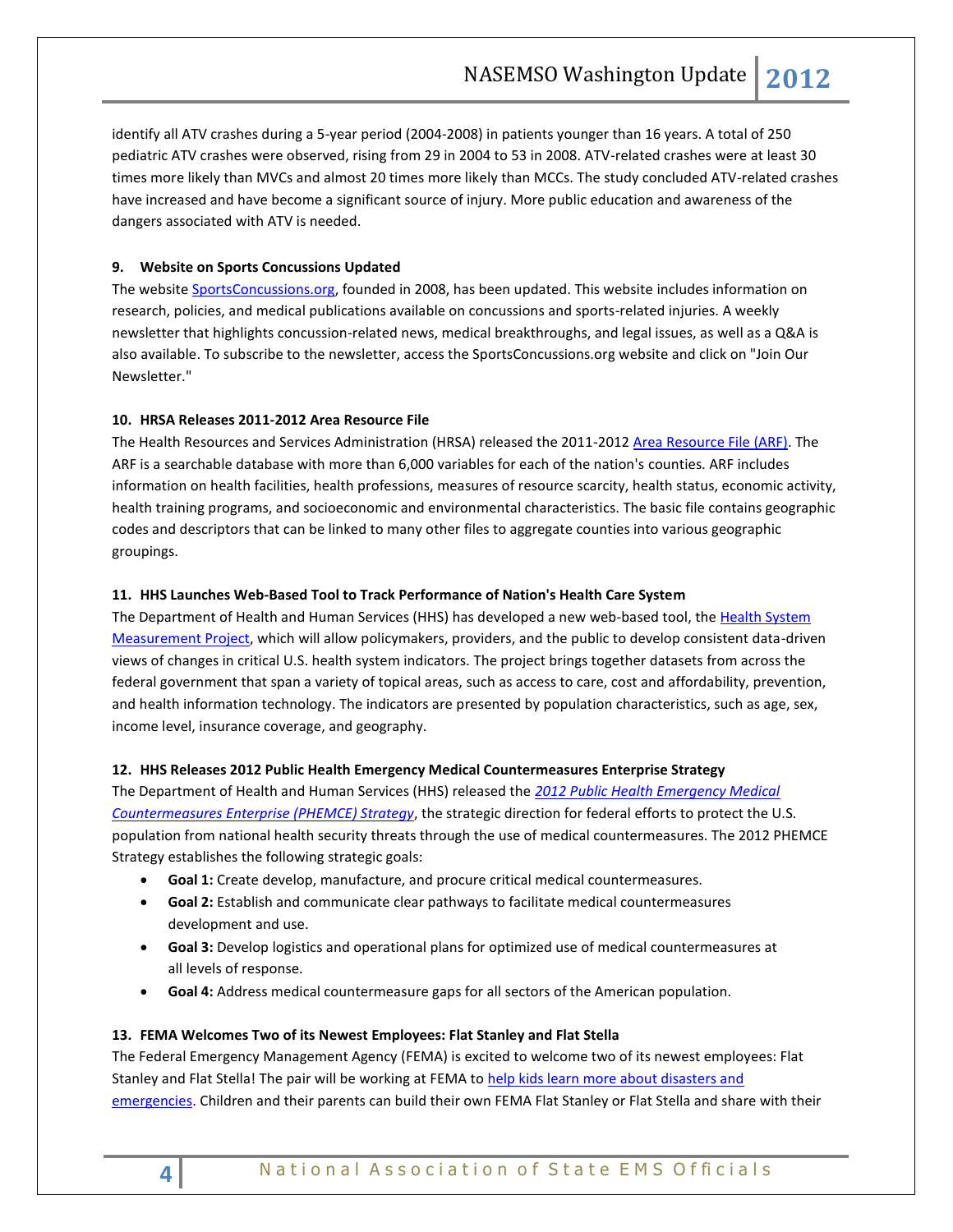<span id="page-4-0"></span>friends and classmates the steps they have taken to support preparedness throughout their homes, schools and communities. What a great activity to do with your kids this summer and then have them show off their project when they return to school. You can follow Stanley and Stella's FEMA adventures by checking out their blog [postings](http://mail.asmii.net/exchweb/bin/redir.asp?URL=http://links.govdelivery.com:80/track?type=click%26enid=ZWFzPTEmbWFpbGluZ2lkPTIwMTIwNzE4LjkxMzc1NDEmbWVzc2FnZWlkPU1EQi1QUkQtQlVMLTIwMTIwNzE4LjkxMzc1NDEmZGF0YWJhc2VpZD0xMDAxJnNlcmlhbD0xNjkxNjM0OCZlbWFpbGlkPWFsdGVyQG5hc2Vtc28ub3JnJnVzZXJpZD1hbHRlckBuYXNlbXNvLm9yZyZmbD0mZXh0cmE9TXVsdGl2YXJpYXRlSWQ9JiYm%26%26%26106%26%26%26http://blog.fema.gov/2012/07/flat-stanley-and-flat-stella-join-fema.html), FEMA's [Twitter feed](http://mail.asmii.net/exchweb/bin/redir.asp?URL=http://links.govdelivery.com:80/track?type=click%26enid=ZWFzPTEmbWFpbGluZ2lkPTIwMTIwNzE4LjkxMzc1NDEmbWVzc2FnZWlkPU1EQi1QUkQtQlVMLTIwMTIwNzE4LjkxMzc1NDEmZGF0YWJhc2VpZD0xMDAxJnNlcmlhbD0xNjkxNjM0OCZlbWFpbGlkPWFsdGVyQG5hc2Vtc28ub3JnJnVzZXJpZD1hbHRlckBuYXNlbXNvLm9yZyZmbD0mZXh0cmE9TXVsdGl2YXJpYXRlSWQ9JiYm%26%26%26107%26%26%26https://twitter.com/fema/status/224892198150344704), FEMA's [Facebook page,](http://mail.asmii.net/exchweb/bin/redir.asp?URL=http://links.govdelivery.com:80/track?type=click%26enid=ZWFzPTEmbWFpbGluZ2lkPTIwMTIwNzE4LjkxMzc1NDEmbWVzc2FnZWlkPU1EQi1QUkQtQlVMLTIwMTIwNzE4LjkxMzc1NDEmZGF0YWJhc2VpZD0xMDAxJnNlcmlhbD0xNjkxNjM0OCZlbWFpbGlkPWFsdGVyQG5hc2Vtc28ub3JnJnVzZXJpZD1hbHRlckBuYXNlbXNvLm9yZyZmbD0mZXh0cmE9TXVsdGl2YXJpYXRlSWQ9JiYm%26%26%26108%26%26%26http://www.facebook.com/media/set/?set=a.10150979304924965.436860.78922439964%26type=1) or you can [email](mailto:StanleyandStella@fema.dhs.gov) them. Flat Stanley and Stella are just another way in which FEMA continues to emphasize the critical nature of [youth preparedness.](http://mail.asmii.net/exchweb/bin/redir.asp?URL=http://links.govdelivery.com:80/track?type=click%26enid=ZWFzPTEmbWFpbGluZ2lkPTIwMTIwNzE4LjkxMzc1NDEmbWVzc2FnZWlkPU1EQi1QUkQtQlVMLTIwMTIwNzE4LjkxMzc1NDEmZGF0YWJhc2VpZD0xMDAxJnNlcmlhbD0xNjkxNjM0OCZlbWFpbGlkPWFsdGVyQG5hc2Vtc28ub3JnJnVzZXJpZD1hbHRlckBuYXNlbXNvLm9yZyZmbD0mZXh0cmE9TXVsdGl2YXJpYXRlSWQ9JiYm%26%26%26109%26%26%26http://www.citizencorps.gov/getstarted/youth/youthindex.shtm)

## <span id="page-4-1"></span>**14. NIH creates Office of Emergency Care Research**

To help improve health outcomes of patients who require emergency care, the National Institutes of Health has created a new Office of Emergency Care Research (OECR). The office is a focal point for basic, clinical and translational emergency care research and training across NIH.

OECR will not fund grants, but it will foster innovation and improvement in emergency care and in the training of future researchers. For more information...

#### <span id="page-4-2"></span>**15. NAEMSE is Proud to Present Two Courses: EMS Educator and Level III Instructor**

The National Association of EMS Educator (NAEMSE) is proud to present two educator courses:

- The EMS Educator Course represents the didactic component and practical application of the beginning education process to become an EMS instructor. The content of this course aligns the NAEMSE developed modules with the curriculum objectives of the 2002 National Guidelines, and has been designed to provide a basic introduction of concepts for the beginning EMS educator. Click [here](http://www.naemse.org/instructor-course/) for more information.
- The Level II Instructor Course is representative of the 2002 National Guidelines for EMS Educators and will provide educators and program directors with the tools and information needed to further build their leadership skills and better evaluate programs, students, and faculty. This course also includes an online portion that will enhance the two-day in-person sessions. Topics covered include: Mentoring \* Student Centered Learning \* Lesson Plans \* Program Evaluation \* Social Intelligence \* Research \* Presentation Technologies \* Leadership \* Administrative Issues. Clic[k here](http://www.naemse.org/instructorcourse2/) for more information.

#### <span id="page-4-3"></span>**16. CDC Provides Update on Pertussis Outbreaks and Washington State Epidemic**

During the first half of 2012, increased pertussis activity or outbreaks have been reported in a majority of states, and Washington declared a pertussis epidemic in April. On July 18, Mary Selecky (WA) presented on a CDC [telebriefing](http://r20.rs6.net/tn.jsp?e=001Fn-n14iIajRNHNcnooBQjz8OxqDx-K3br_VuDA4Zhmajs16G8RVJlJW6ARvJiIrjzJSaPCiN30ZAuTmPcCQ9JjfG13uyYLwRhCnoz4Vve9_KKHe3xf2YTfC4V9O_e-y0gWCab1uSxnvpmKuwHb6TV5EBfaCPowGoN27gTmCk45rY-t_fpXO16Q==) with Anne Schuchat, MD, director of CDC's National Center for Immunization and Respiratory Diseases. Read more o[n pertussis outbreaks](http://r20.rs6.net/tn.jsp?e=001Fn-n14iIajTU6Bo5XKrdn4NHanWkwj-4eT5ahnbxDOq19huebmNXbTyGn1DeEJTjaY0wzwdBamMEaPne8dDQYrGsnYUGjgH_cdm6H-T-Rw37TCbM5h3TUA9R2flZ-2uAUlv7gH50rATMCTCo-Mza2w==) and th[e Washington epidemic.](http://r20.rs6.net/tn.jsp?e=001Fn-n14iIajSi7ma_foiItFivbSTQ0CglVJGkcfYssm2cn2Lqr4bpJnntMAMHG2KgOyCga5IINMB8-7A8-C0ACYhzli8NVvA6_BlqKydfssZyNYL4mReF2jgkYu1BHULdHCPkR4moWMQ7h-c8oflSyfphP-M7lZ9K)

#### <span id="page-4-5"></span><span id="page-4-4"></span>**17. ASTHO to Host Webinar on IOM Crisis of Care Standards**

The Association of State and Territorial Health Officials (ASTHO), in cooperation with the HHS Office of the Assistant Secretary for Preparedness and Response and the Institute of Medicine (IOM), will host a webinar to help you navigate IOM's recently released "Crisis Standards of Care--A Systems Framework for Catastrophic Disaster Response" on Friday, Sept. 7, 3-4 p.m. The webinar will cover the following topics:

- Quick introduction to IOM's crisis standards of care (CSC) framework and its purpose, value, and importance.
- Simple tutorial on navigating the systems framework for catastrophic disaster response (state and local government, emergency medical services [EMS], and hospitals).
- Operational considerations (including examples of templates).
	- o Core functions for CSC plan development (within states).
	- o Core functions for implementing CSC plans in states during CSC incidents.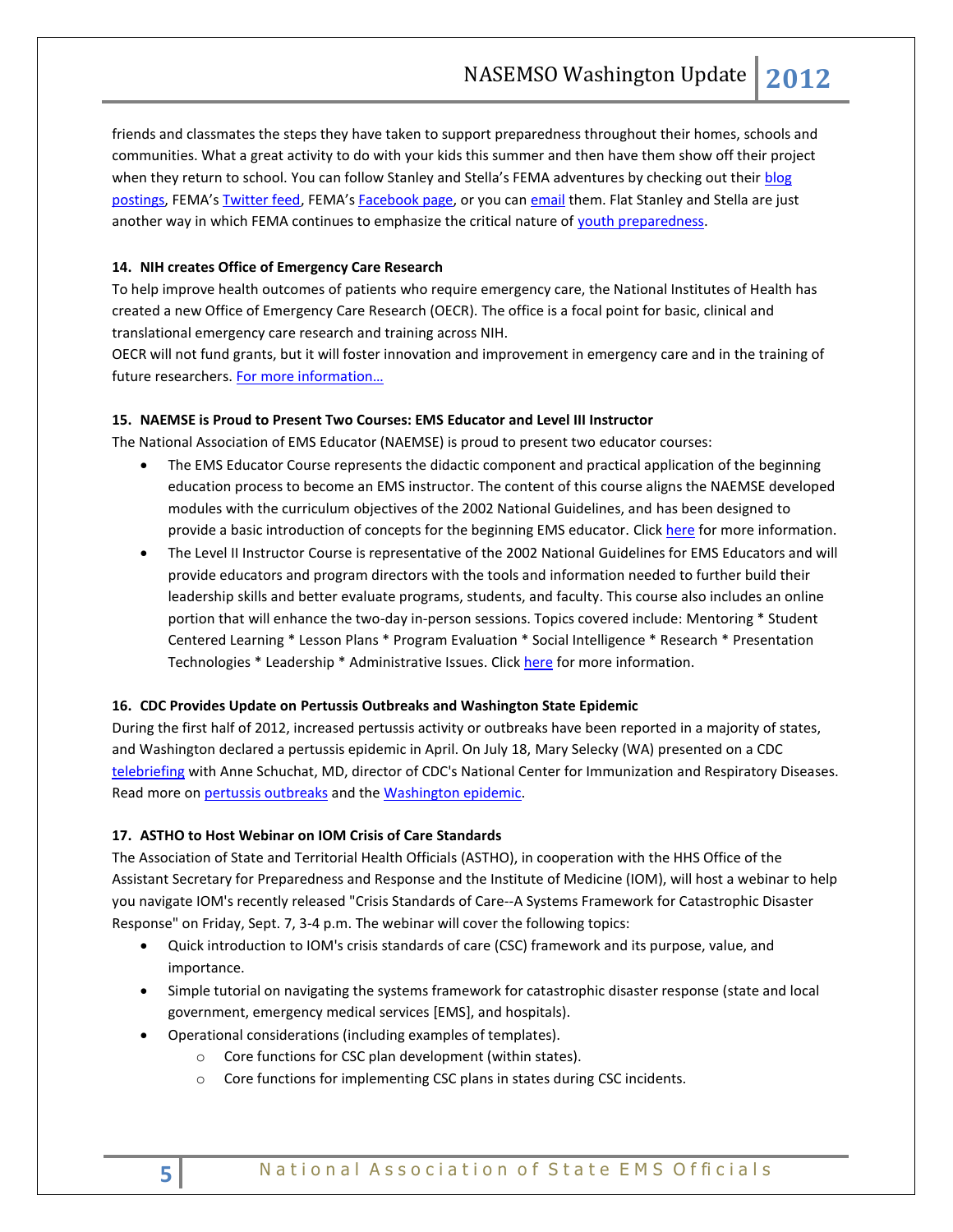Ample time will also be budgeted to address questions. We will provide you with background materials, registration instructions, and the call-in/log-in information closer to the webinar.

#### <span id="page-5-0"></span>**18. Value Generation and Health Reform in Emergency Medical Services**

American Emergency Medical Services (EMS) agencies largely have been untouched by the dramatic health care reform efforts underway, although change seems imminent. Clarifying the role of the modern EMS system, and the yardsticks used to evaluate its performance, will be a challenge. This paper introduces the concept of value (or outcomes to cost ratio) in EMS, and offers value assessment as a means by which reform decisions can be framed. The best reform decisions are those that optimize both costs and outcomes. This includes: (1) attention to the patient experience; (2) disallowing the provision of unhelpful, harmful or disproven prehospital care; and (3) expanding patient dispositions beyond Emergency Departments. Costs of care will need to be tracked carefully and acknowledged. Value generation should serve as the goal of ongoing EMS reform efforts. For more information...

#### **UPCOMING EVENTS**

#### <span id="page-5-1"></span>**\*\*\*STATEWIDE EMS CONFERENCES\*\*\***

42nd Annual Wyoming Trauma Conference. August 16-19, 2012. Little America Hotel and Resort Cheyenne, Wyoming. Sponsored by the Wyoming Office of EMS, contact Beth Hollingworth at: [beth.hollingworth@wyo.gov](mailto:beth.hollingworth@wyo.gov) or 307-777-7955. [For more information…](http://health.wyo.gov/sho/ems/conferences.html)

Kansas EMS Association Annual Last Blast of Summer Conference. August 9-12, 2012. Wichita Marriott, Wichita, KS. For more [information…](http://www.kemsa.org/LBOS.html)

Pennsylvania's 35th Annual Statewide EMS Conference and 2nd Annual Pediatric Emergency Care Symposium. August 16-17, 2011. Lancaster County Convention Center & Marriott. Lancaster, PA. Click [here](http://www.cvent.com/events/35th-annual-pennsylvania-statewide-ems-conference/event-summary-dd4555c433834f8aada4af9332575af6.aspx) for more information, including a call for speakers and exhibitor information.

New York State EMS Conference-Vital Signs. October 18-21, 2012. Syracuse, NY. [For more information…](http://www.vitalsignsconference.com/)

18<sup>th</sup> Annual Pocono EMS Conference. October 18-21, 2012. Inn at Pocono Manor, Pocono Manor, PA. For [more information…](http://www.poconoemsconference.com/)

New Jersey Statewide Conference on EMS. November 1 -4, 2012. Sheraton, Atlantic City, NJ. [For more](http://www.njemsconference.com/)  [information…](http://www.njemsconference.com/)

33<sup>rd</sup> Annual Virginia EMS Symposium. November 7-11, 2012. Norfolk Waterside Marriott. Norfolk, Virginia. Register online to save time and money. You can also check out the course catalog, which offers more than 250 courses, learn how to become a sponsor, review our call for presentations and additional event info. For more [information…](http://www.vdh.virginia.gov/OEMS/Symposium/index.htm)

27<sup>th</sup> Annual Texas EMS Conference. November 9-14, 2012. Austin Convention Center, Austin, Texas. For more [information…](http://www.texasemsconference.com/).

<span id="page-5-2"></span>**\*\*\*National Conferences and Special Meetings\*\*\***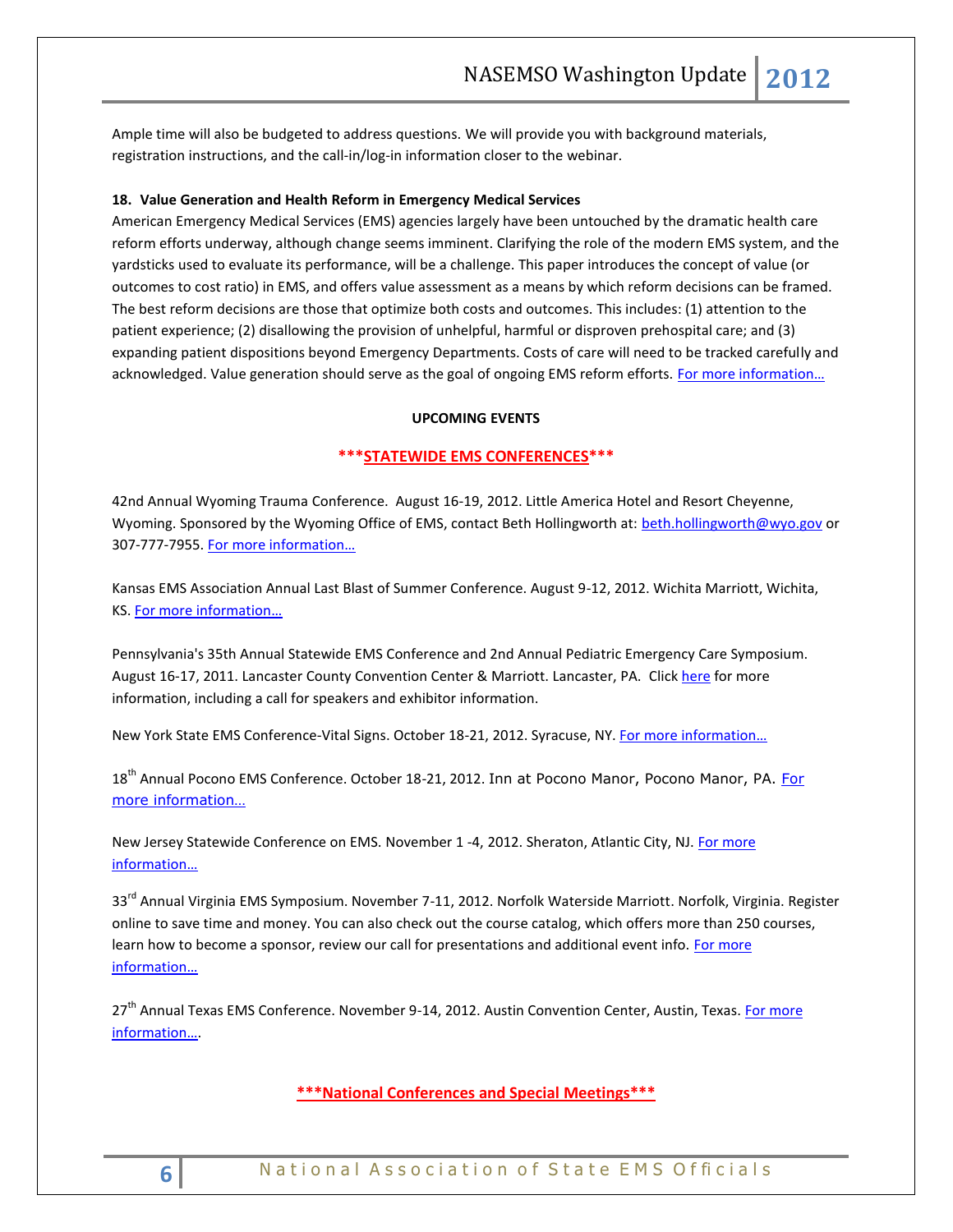NAEMSE Annual Symposium and Trade Show. August 6-11, 2012. Coronado Springs Resort, Orlando, FL. For more [information…](http://www.naemse.org/symposium)

\*NAEMSE EMS Instructor Course. August 17-19, 2012. Somerset, KY. [For more information…](http://www.naemse.org/instructor-course/)

2012 Transportation Hazards and Security Summit and Peer Exchange. August 20-24, 2012. Irvine, CA[. For more](http://www.trb.org/Calendar/Blurbs/166997.aspx)  [information…](http://www.trb.org/Calendar/Blurbs/166997.aspx)

\*NAEMSE EMS Level II Instructor Course. August 24-25, 2012. New Brunswick, NJ. [For more information…](http://www.naemse.org/instructorcourse2/)

\*NAEMSE EMS Instructor Course. September 7-9, 2012. Vancover, WA. [For more information…](http://www.naemse.org/instructor-course/)

AHRQ Annual Conference. September 9-11, 2012. Bethesda North Marriott Hotel & Conference Center, Bethesda, MD.[For more information…](http://meetings.capconcorp.com/ahrq/)

ENA Annual Meeting. September 11-15, 2012. San Diego Convention Center, San Diego, CA[.For more](http://www.ena.org/coursesandeducation/conferences/Pages/Default.aspx)  [information…](http://www.ena.org/coursesandeducation/conferences/Pages/Default.aspx)

Emergency Cardiovascular Care Update. September 11-15, 2012. Rosen Shingle Creek, Orlando, FL[.For more](http://www.eccu2012.com/)  [information…](http://www.eccu2012.com/)

\*NAEMSE EMS Level II Instructor Course. September 14-15, 2012. Macon, GA. [For more information…](http://www.naemse.org/instructorcourse2/)

NASEMSO Annual Meeting. September 24-28, 2012. The Grove Hotel, Boise, ID. [For more information…](http://www.nasemso.org/Meetings/Annual/AnnualMeeting2012.asp)

ACEP Scientific Assembly. October 8-11, 2012. Denver, CO. For more information...

The AAP National Conference & Exhibition (AAP Experience). October 20-23, 2012. Ernest N. Morial Convention Center, New Orleans. No matter your role in medicine, you belong at the world's largest pediatric conference. [For](http://www.aapexperience.org/)  [more information…](http://www.aapexperience.org/)

Air Medical Transport Conference. October 22-24, 2012. Seattle, WA. [For more information…](http://www.aams.org/AAMS/Education___Meetings/AMTC_2012/aams/EducationMeetings/AMTC_2012/AMTC_2012_Overview.aspx)

\*APHA 140th Annual Meeting and Exposition. October 27-31, 2012. Moscone Convention Center West, San Francisco, CA. [For more information…](http://www.apha.org/meetings/AnnualMeeting/)

3<sup>rd</sup> Annual Trauma Quality Improvement Program (TQIP) Scientific Meeting and Training. October 28–30, 2012. Sheraton Philadelphia Downtown, Philadelphia, PA.For more information...

EMSWorld Expo. October 29-November 2, 2012. Ernest N. Morial Convention Center, New Orleans, LA[.For more](http://emsworldexpo.com/)  [information…](http://emsworldexpo.com/)

1<sup>st</sup> Annual World Trauma Symposium. November 1, 2012. Ernest N. Morial Convention Center, New Orleans, LA.[For more information…](http://www.worldtraumasymposium.com/)

21<sup>st</sup> Annual NNAEMSA Education Conference. November 5-9, 2012. Golden Nugget, Las Vegas, NV. For more [information…](http://www.nnaemsa.org/)